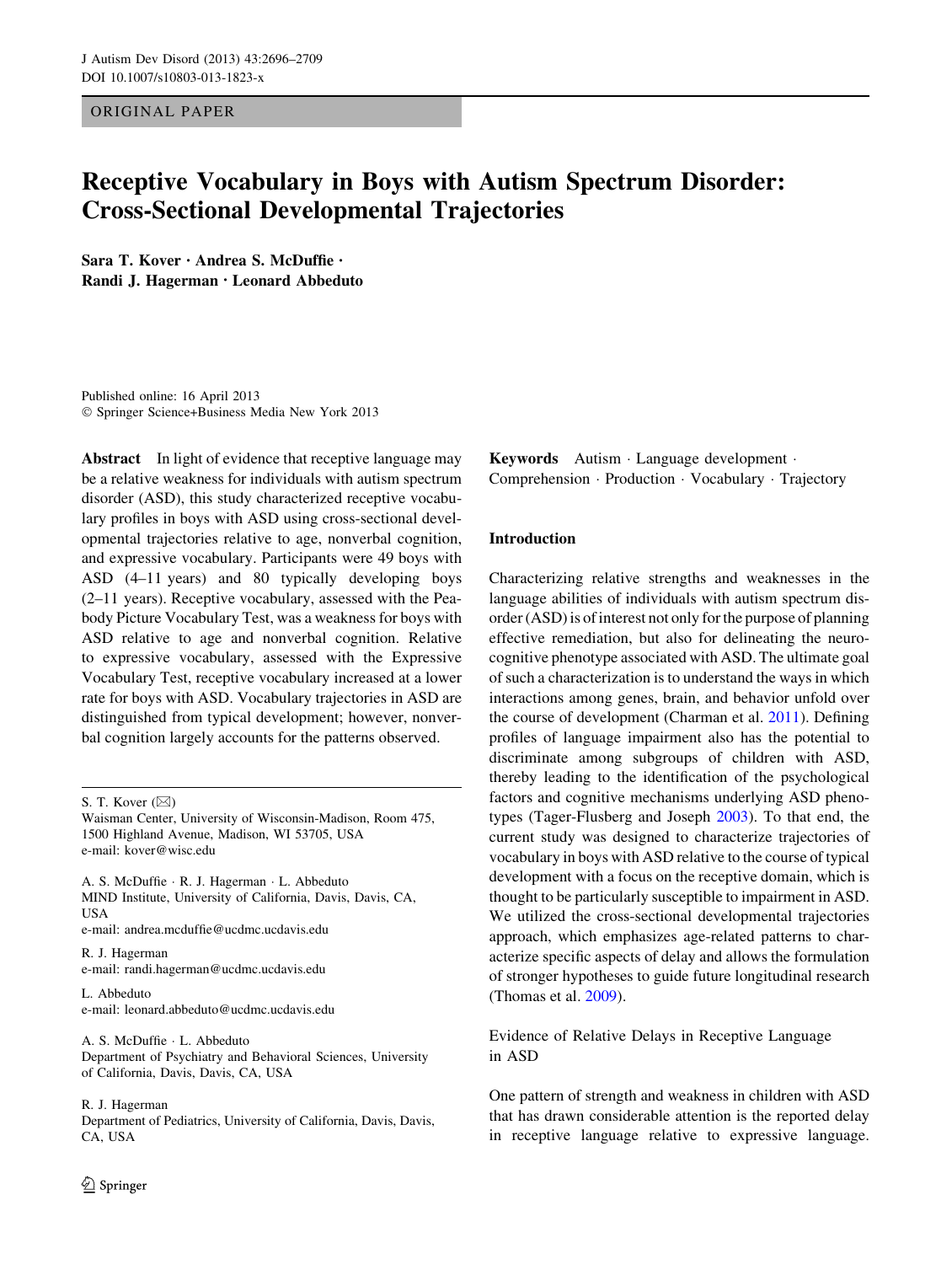Indeed, there is mounting evidence that at least some children with ASD display a profile characterized by a relative advantage of expressive over receptive language (Luyster et al. [2008](#page-12-0); Mitchell et al. [2006](#page-12-0)). This pattern is the converse of that expected in typical development, in which a child's ability to understand vocabulary and syntax is generally far in advance of the ability to formulate spoken utterances reflecting that same competence. This relative weakness in receptive language is not usually observed in children with other sources of language impairment. For example, Loucas et al. [\(2008](#page-12-0)) found that receptive language was less impaired than expressive language in children with specific language impairment (SLI), whereas 9- to 14-year-olds with both ASD and impaired language lacked a receptive language advantage.

Notably, a relative weakness in receptive language has been found even very early in development in children with ASD, including during the preschool and toddler years (Ellis Weismer et al. [2010;](#page-12-0) Volden et al. [2011\)](#page-13-0). The pattern of receptive language deficits relative to expressive language observed for toddlers with ASD has motivated the suggestion that the profile of language ability associated with ASD is atypical, even taking into account level of cognitive ability. Ellis Weismer et al. [\(2010](#page-12-0)) found that toddlers with autism from ages 24 to 36 months had significantly higher expressive language age-equivalent scores than receptive language age-equivalent scores on two direct assessment measures, the Mullen Scales of Early Learning (MSEL; Mullen [1995](#page-12-0)) and the Sequenced Inventory of Communication Development (Hendrick et al. [1984\)](#page-12-0), although the same pattern was not found for the Vineland Adaptive Behavior Scales (VABS; Sparrow et al. [1984\)](#page-12-0). In contrast, a comparison group of toddlers with developmental delay without ASD displayed the opposite pattern, with significantly higher receptive than expressive age-equivalent scores. Using the fourth edition of the Preschool Language Scales (PLS-4; Zimmerman et al. [2002\)](#page-13-0), Volden et al. [\(2011](#page-13-0)) confirmed the advantage of expressive language age-equivalents over receptive language age-equivalents in a large sample of 2- to 4-year-old children with ASD.

Studies specifically examining vocabulary have led to similar conclusions as those utilizing omnibus measures. Using a direct assessment and two parent-report measures, one of which specifically assessed vocabulary, Hudry et al. [\(2010](#page-12-0)) found that receptive language was more impaired in preschoolers with ASD than would be expected based on their expressive language abilities. In particular, these preschoolers had significantly higher expressive than receptive language age-equivalent scores on the PLS-3 UK edition and the VABS-II (Sparrow et al. [2005](#page-12-0)). Compared to typically developing children from a normative sample (Fenson et al. [1994](#page-12-0)), preschoolers with ASD also have been

found to have higher raw expressive vocabulary scores on the MacArthur Communicative Development Inventories (MCDI; Fenson et al. [1993](#page-12-0)) than expected on the basis of their raw receptive vocabulary scores (Hudry et al. [2010](#page-12-0)). These findings correspond with those from Charman et al. [\(2003](#page-11-0)), who observed that a sample of 134 preschool children with ASD had an overall delay in vocabulary, with receptive vocabulary impaired to a greater extent than expressive vocabulary. Taken together, these studies provide evidence for a profile of impairment in children with ASD involving the comprehension of fewer vocabulary words relative to the number of words produced, although the trajectory of this pattern has yet to be defined over the full course of the childhood years.

Despite the fact that an atypical relationship between language comprehension and production has been reported on average, the extent to which this relationship extends to all individuals with ASD is unclear. For example, results for school-age children are ambiguous. Kjelgaard and Tager-Flusberg [\(2001](#page-12-0)) examined language abilities in 89 children with autism between 4 and 14 years of age. Of these children, 44 had language abilities that were sufficient for assessment with the Clinical Evaluation of Language Fundamentals (CELF; Semel et al. [1995\)](#page-12-0) and, for this subgroup, standard scores were higher in the expressive domain than in the receptive language domain. However, standard scores on direct assessments of receptive and expressive vocabulary in the larger sample led the authors to conclude that, on average, children with autism do not display discrepancies in receptive and expressive vocabulary ability.

Furthermore, some studies report that only a subgroup of children with ASD exhibits a relative deficit in receptive language and that the discrepancy between receptive and expressive language abilities varies over the course of development. Hudry et al. ([2010\)](#page-12-0) found that approximately 30 % of the children with ASD in their sample had an atypical pattern of receptive and expressive vocabulary on the MCDI. Results are inconsistent in terms of whether such an atypical profile is more likely to occur at earlier developmental levels, when nonverbal cognitive abilities are less fully developed, as reflected by lower age-equivalent scores on standardized tests, (e.g., Volden et al. [2011\)](#page-13-0) or whether such a pattern is more prevalent later in development when nonverbal cognitive abilities are more developmentally advanced and more variability in expressive language abilities is present (e.g., Hudry et al. [2010](#page-12-0)). Thus, the extent to which a relative deficit in receptive language–and receptive vocabulary, in particular–extends to children with ASD across the entire range of childhood, levels of intellectual functioning, or levels of autism symptom severity remains to be determined. To contribute to characterizations of individual variability and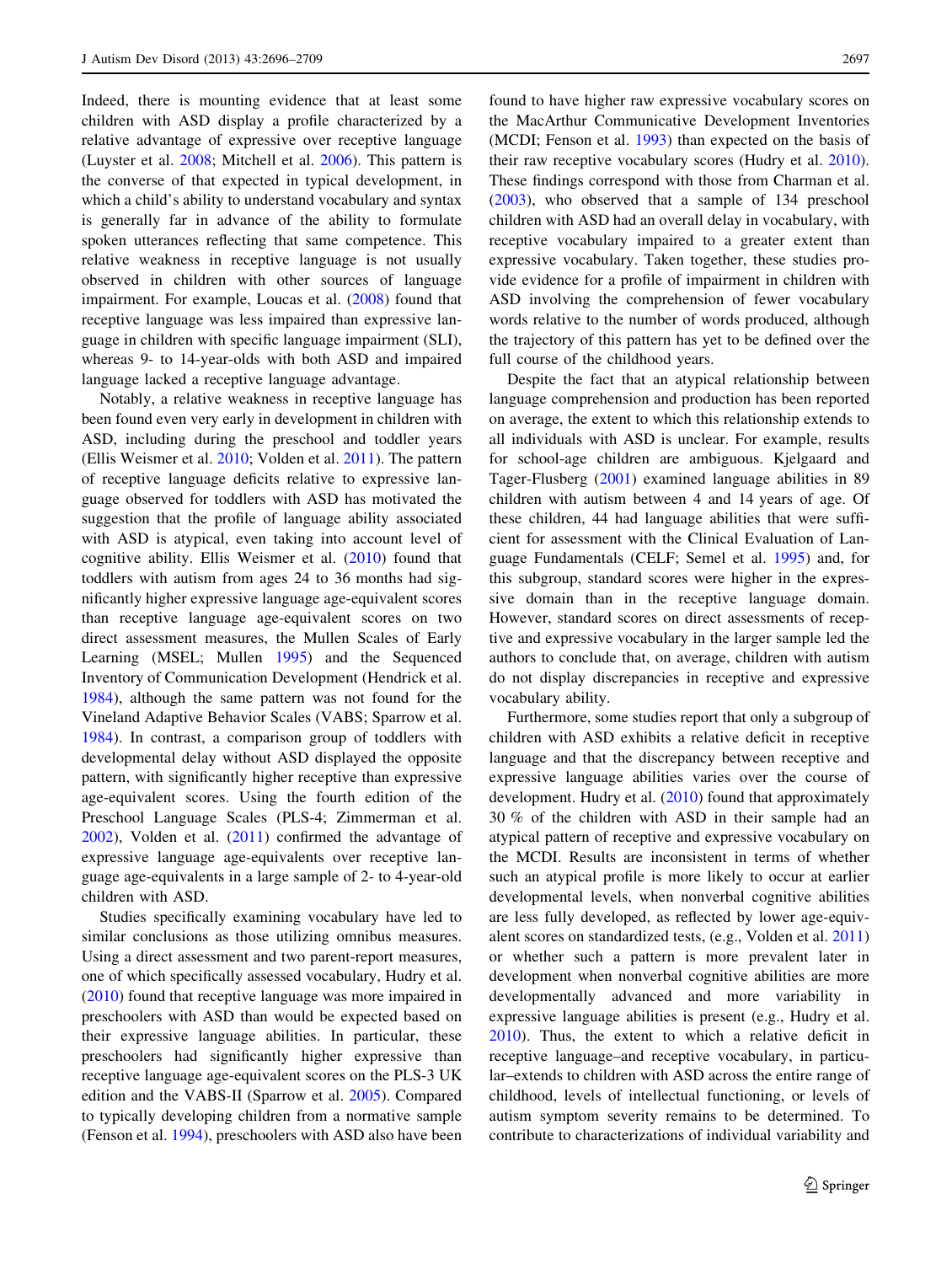to provide a foundation for identifying subgroups in the future, we examined the relationship between receptive and expressive vocabulary discrepancies and these child characteristics, in addition to addressing the primary research questions regarding developmental trajectories.

### Limitations of Previous Research

Besides the conflicting findings noted, previous research on receptive language in children with ASD has had several methodological weaknesses. One limitation is the extent to which specific aspects of receptive or expressive language have been assessed. Studies on the receptive-expressive language profile have sometimes relied upon omnibus measures, such as the MSEL or PLS, which fail to distinguish between important language domains, such as vocabulary and syntax, that could be associated with distinct profiles of receptive and expressive delays (Ellis Weismer et al. [2010](#page-12-0); Hudry et al. [2010;](#page-12-0) Volden et al. [2011\)](#page-13-0).

Another limitation is the emphasis on the use of parentreport measures, including the MCDI and the VABS (e.g., Charman et al. [2003](#page-11-0); Hudry et al. [2010](#page-12-0); Luyster et al. [2007\)](#page-12-0). Direct assessment may have an advantage over parent report as the latter does not control for the influence of children's use of contextual cues to support comprehension or whether spoken words are used non-imitatively and meaningfully (i.e., with referential intent). Although echolalia and scripted language may, in fact, serve a communicative function in children with ASD (Prizant and Duchan [1981](#page-12-0)), stereotyped language might also contribute to parent reports of advanced expressive language ability in children with ASD (Jarrold et al. [1997](#page-12-0)). Indeed, correlations between direct assessment and parent-report measures have been reported as somewhat lower for receptive language than expressive language in children with ASD (Ellis Weismer et al. [2010;](#page-12-0) Luyster et al. [2008\)](#page-12-0), further calling into question the utility of parental report for profiling language abilities in children with ASD. In the current study, we directly assessed distinct language domains, namely receptive and expressive vocabulary.

Potentially greater limitations of previous research, however, relate to design and analysis, including the interpretation of age-equivalent scores and the absence of a directly assessed comparison group. Age-equivalent scores are known to have poor psychometric properties and are not conducive to inferential statistics (Mervis and Klein-Tasman [2004](#page-12-0); Mervis and Robinson [1999\)](#page-12-0), limiting the conclusions that can be drawn from some studies (e.g., Hudry et al. [2010](#page-12-0); Volden et al. [2011\)](#page-13-0). Moreover, the use of age-equivalent scores in characterizing profiles of language abilities may obscure or exaggerate true strengths or weaknesses in receptive language across development

(Mervis and Robinson [2003,](#page-12-0) [2005](#page-12-0)). In this study, the dependent variables of interest were vocabulary growth scores, which have desirable psychometric properties for statistical comparisons and might be particularly well-suited to research on individuals with ASD because of their sensitivity to small incremental differences in absolute levels of ability.

When analyzing standard scores is not feasible due to floor effects (e.g., Hudry et al. [2010](#page-12-0)), a viable strategy for examining relative delays is to utilize a comparison group of typically developing participants. Only studies using the MCDI have attempted to reference the receptive language abilities of children with ASD to those with typical development (e.g., Charman et al. [2003;](#page-11-0) Hudry et al. [2010](#page-12-0)). A yet stronger comparison group would be one comprised of a large, directly assessed sample of typically developing children that overlaps completely in terms of both chronological age and nonverbal cognitive abilities with the children with ASD (Thomas et al. [2009](#page-12-0)). This was the approach taken in the present study.

#### The Current Study

The purpose of the present study was to characterize profiles of vocabulary development in boys with ASD using directly assessed typically developing children as a point of reference. In contrast to traditional matched-group comparisons, we chose to use the cross-sectional developmental trajectories approach endorsed by Thomas et al. [\(2009](#page-12-0)). This continuous approach highlights change over the course of development rather than the characterization of static phenotypes and distinguishes between delayed onset, slowed rates of development, or the presence of both. Such a technique has been fruitful in defining multiple aspects of behavioral phenotypes, including those associated with ASD (e.g., Annaz [2006\)](#page-11-0). Yet, the crosssectional developmental trajectories approach has not been applied to an examination of language development in boys with ASD with respect to understanding delays in receptive vocabulary relative to other aspects of development.

The cross-sectional developmental trajectories approach allows tests of the extent of delay relative to a carefully chosen comparison group and theoretically chosen constructs of interest (Thomas et al. [2009\)](#page-12-0). This approach leads to tests of between-group differences in the relationships between the dependent measure and chronological age, in addition to other benchmarks, such as nonverbal cognitive ability. In contrast to testing differences in crosssectional group means, which masks changes associated with age or other foundational cognitive abilities, group differences are evaluated in terms of two coefficients: intercepts and slopes of developmental trajectories. Testing these two parameters of performance provides more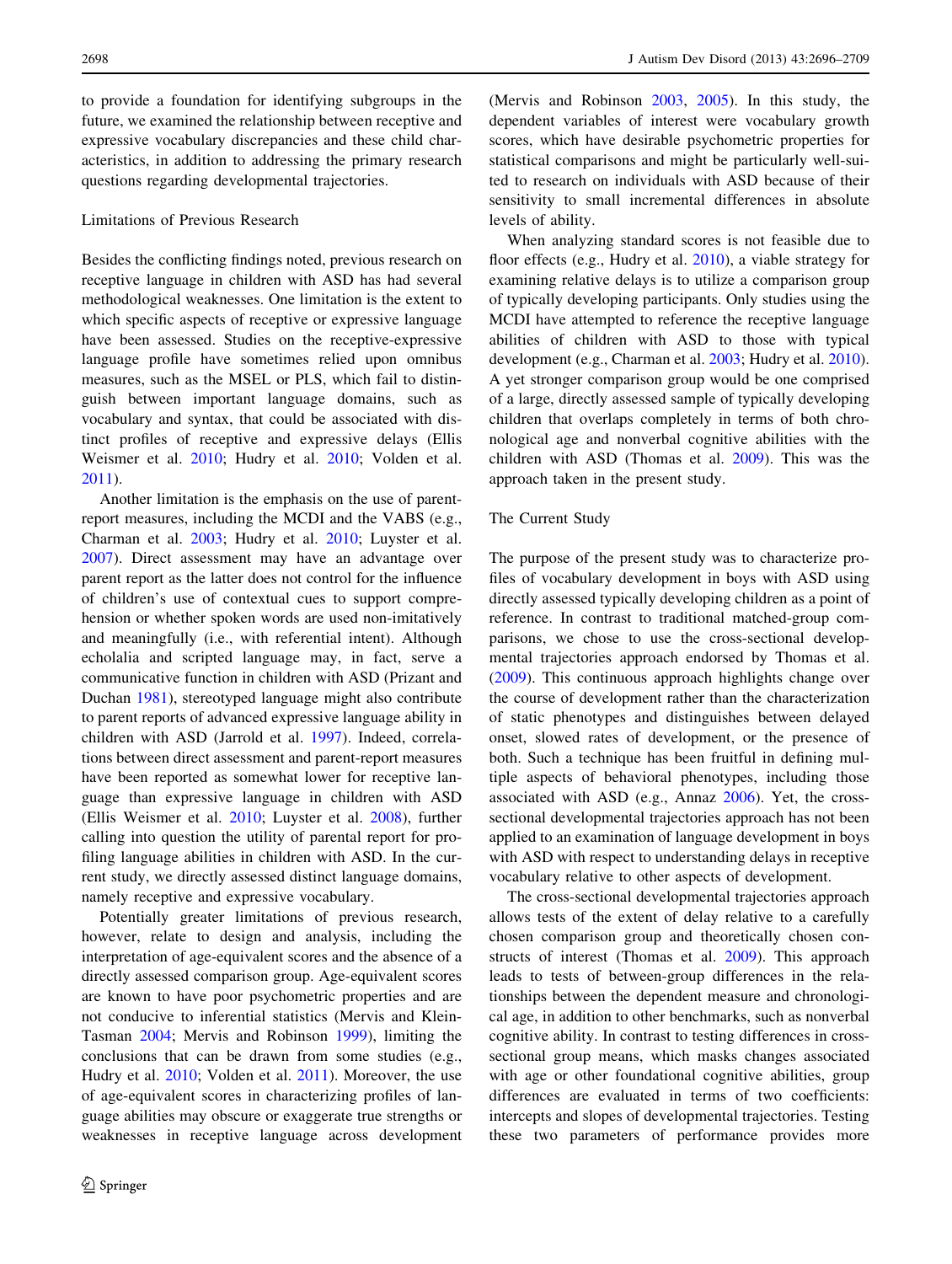information about the nature of the language impairment (i.e., whether it is delayed in onset, has a shallower trajectory, or both) and provides guidance for future longitudinal research to inform an understanding of the emergence of linguistic phenotypes (Thomas et al. [2009](#page-12-0)).

Our goals were to begin by capturing individual variability in vocabulary abilities, then to allow comparison between the current study and the extant literature by conducting traditional analyses using matched groups, as described below, and finally, and most importantly, to draw conclusions about group differences in trajectory onsets and slopes in receptive vocabulary ability relative to age-, nonverbal cognitive-, and expressive vocabulary-expectations. Thus, we addressed these questions: (1) Do discrepancies between receptive and expressive vocabulary at the individual level relate to child characteristics and to what extent do boys with ASD display a significant weakness in receptive relative to expressive vocabulary?, (2) Does a traditional matched-groups ANOVA analysis of receptive and expressive vocabulary lead to the conclusion that receptive vocabulary is a relative weakness in school-age boys with ASD?, and (3) Is receptive vocabulary delayed in school-age boys with ASD in terms of a lower onset or shallower slope relative to chronological age, nonverbal cognition, and expressive vocabulary? We hypothesized that relative weakness in receptive vocabulary would be related to nonverbal cognition, autism symptom severity, and age. We expected that traditional analyses would replicate the pattern of relative receptive vocabulary weakness in school-age boys with ASD; however, we also expected that cross-sectional developmental trajectories analyses would reveal more nuanced patterns of receptive vocabulary ability, including differences in onsets and slopes relative to age, nonverbal cognition, and expressive vocabulary.

### Method

#### Participants

Participants were boys with ASD and boys with typical development who were drawn from two longitudinal studies on language development and tested at one of two sites: a Midwestern university or a West Coast university. Approval from the respective Institutional Review Boards of the two universities was obtained and informed consent was obtained from parents. Boys with ASD were largely recruited locally with additional outreach through national sources [e.g., the Interactive Autism Network (IAN) at the Kennedy Krieger Institute]; typically developing boys were local to one of the two sites. Local recruitment of boys with ASD at the Midwestern site occurred primarily through community contacts, whereas the West Coast site relied largely on a clinic-recruited sample and Internet contacts. In addition, a larger proportion of typically developing boys, especially those of school age, were recruited at the Midwestern university. Recruitment methods are also described elsewhere in detail (Kover et al. [2012;](#page-12-0) McDuffie et al. [2012](#page-12-0)). Participants with ASD overlap with those reported by McDuffie et al. ([2012\)](#page-12-0). According to parent report, all participants used spoken English as their primary means of communication and none had uncorrected physical or sensory limitations that would prohibit completion of the tasks of interest. Participants with ASD came into the project with a community or education diagnosis of ASD. Typically developing boys were not receiving special education services at the time of enrollment according to parent report. We chose to recruit only males because of the increased prevalence of ASD in boys and the desire to compare gendermatched groups. Of the total sample of 61 boys with ASD and 85 boys with typical development, only those participants who met all inclusionary criteria and completed all measures of interest were included in the present analyses (i.e., listwise deletion yielded sample sizes of 49 and 80, respectively, as described below).

Additional inclusionary criteria for the boys with ASD were (1) meeting criteria for ASD classification (autism or autism spectrum) on the Autism Diagnostic Observation Schedule (ADOS; Lord et al. [1999\)](#page-12-0), (2) meeting criteria for autism classification on the Autism Diagnostic Interview-Revised (ADI-R; Rutter et al. [2003](#page-12-0)), (3) negative test results for fragile X syndrome, and (4) according to parent report, comprehension of simple instructions and use of 10 spoken words in the month prior to study enrollment. These inclusionary and exclusionary criteria resulted in the final participant samples: 49 boys with ASD (4–11 years old) and 80 boys with typical development (2–11 years old). Descriptive characteristics of the samples for the present analyses are shown in Table [1.](#page-4-0)

#### Materials

#### ASD Classification

The ADOS and the ADI-R were administered to boys with ASD by research-reliable examiners for the purpose of confirming ASD classification. Cross-site reliability was regularly monitored to ensure fidelity and consensus (see McDuffie et al. [\(2012](#page-12-0)) for details). We used the current published classifications provided by the ADOS, which distinguish between autism, autism spectrum, and nonspectrum (Gotham et al. [2007](#page-12-0)), and the manual for the ADI-R, which distinguishes only autism and not autism (Rutter et al. [2003\)](#page-12-0). Thus, our sample is best described as having autism spectrum disorder, which we use as an umbrella term and not to indicate that participants have met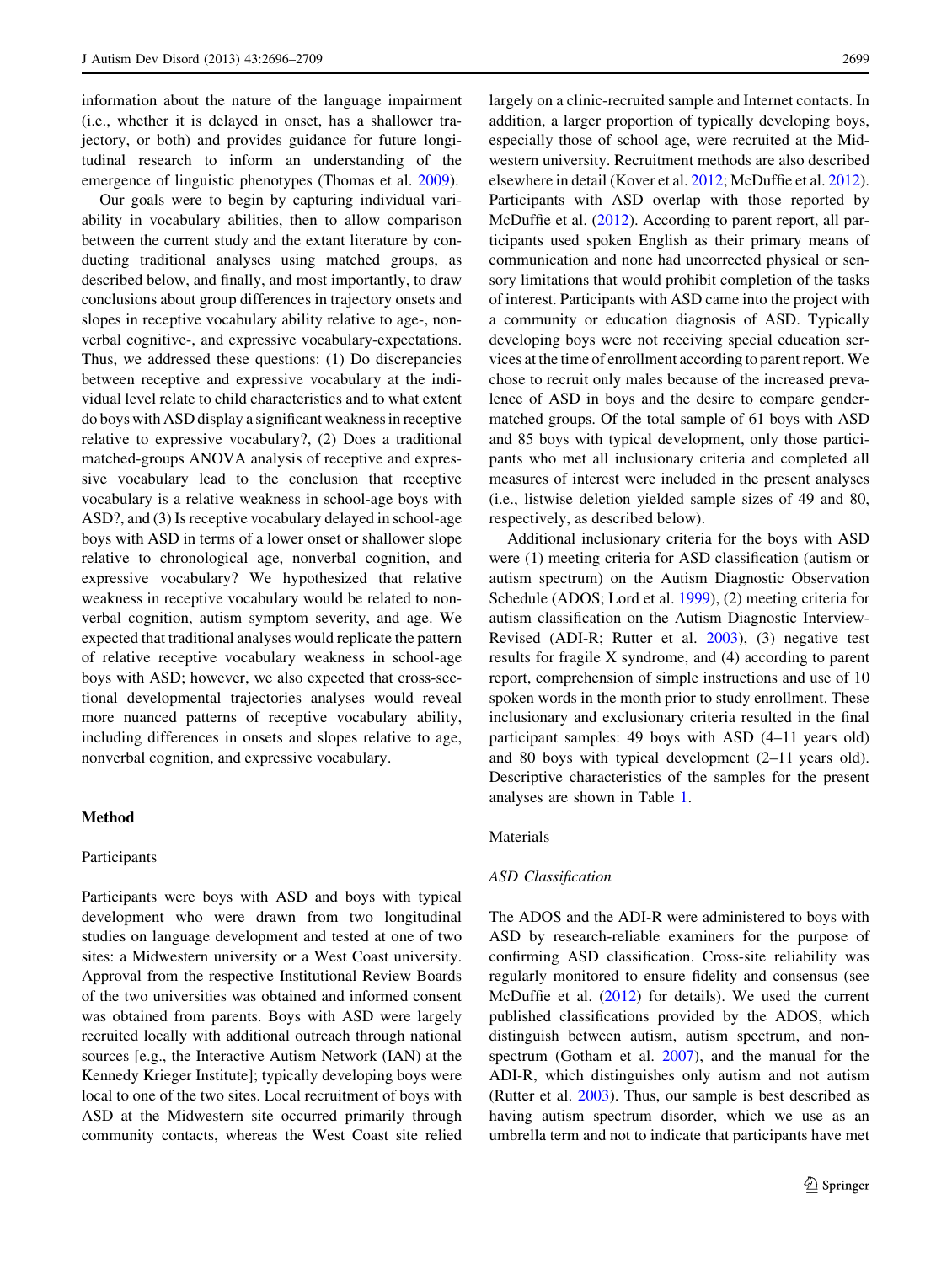<span id="page-4-0"></span>Table 1 Participant characteristics and vocabulary ability

| Measure                 |                | Autism spectrum disorder ( $n = 49$ ) |         |             | Typical development $(n = 80)$ |         |            |
|-------------------------|----------------|---------------------------------------|---------|-------------|--------------------------------|---------|------------|
|                         |                | Mean                                  | (SD)    | Range       | Mean                           | (SD)    | Range      |
| Chronological age       |                | 7.61                                  | (1.95)  | $4 - 11$    | 5.11                           | (2.47)  | $2 - 11$   |
| Leiter-R                | Brief IO       | 75.92                                 | (19.86) | $40 - 117$  | 113.24                         | (14.90) | $82 - 145$ |
|                         | Age-equivalent | 5.65                                  | (2.49)  | $3 - 15$    | 6.34                           | (3.75)  | $3 - 18$   |
|                         | Growth score   | 465.71                                | (16.92) | $439 - 510$ | 468.24                         | (21.97) | 429-517    |
| <b>PPVT</b>             | Standard score | 68.69                                 | (23.35) | $20 - 113$  | 118.21                         | (12.56) | $81 - 147$ |
|                         | Age-equivalent | 4.94                                  | (2.08)  | $2 - 12$    | 6.95                           | (4.08)  | $2 - 22$   |
|                         | Growth score   | 117.57                                | (30.82) | 56–186      | 139.95                         | (30.33) | $82 - 209$ |
| <b>EVT</b>              | Standard score | 71.33                                 | (25.28) | $20 - 119$  | 114.47                         | (11.13) | $91 - 143$ |
|                         | Age-equivalent | 5.32                                  | (2.14)  | $2 - 13$    | 6.54                           | (3.62)  | $3 - 21$   |
|                         | Growth score   | 127.90                                | (29.24) | $45 - 179$  | 143.01                         | (22.92) | $88 - 193$ |
| Autism symptom severity |                | 8.00                                  | (1.63)  | $4 - 10$    |                                |         |            |

PPVT and EVT standard scores are only available for participants over the age of 2;6 and thus, reflect scores from 72 typically developing boys. Due to low raw scores, age-equivalent scores were unavailable for 5 boys with ASD for the PPVT and 6 boys with ASD and 1 boy with typical development for the EVT. Autism symptom severity scores were based on ADOS algorithm scores (Gotham et al. [2009\)](#page-12-0)

PPVT Peabody Picture Vocabulary Test (Dunn and Dunn [1997](#page-11-0), [2007\)](#page-11-0), EVT Expressive Vocabulary Test (Williams [1997](#page-13-0), [2007](#page-13-0))

the proposed diagnostic criteria of the Diagnostic and Statistical Manual of Mental Disorders (5th ed.; DSM-5). Severity scores were calculated based on ADOS algorithm scores (Gotham et al. [2009\)](#page-12-0) and by definition, ranged from 4 to 10. Five boys with ASD had been excluded due to not meeting ADOS and/or ADI-R criteria; two boys with ASD had been excluded because the ADOS and/or ADI-R could not be administered.

# Nonverbal Cognition

The Leiter International Performance Scale-Revised (Leiter-R; Roid and Miller [1997](#page-12-0)) was the measure of nonverbal cognitive ability. Only the Brief IQ subtests were administered: Figure Ground, Form Completion, Sequential Order, and Repeated Patterns. These subtests yielded raw scores, growth scores, age-equivalents, and standard scores. Boys with ASD had Leiter-R Brief IQ standard scores that spanned from intellectual disability to normative levels (see Table 1). Boys with ASD and those with typical development did not differ on Brief IQ growth scores,  $t(127) = .69$ ,  $p = .493$ ,  $d = .13$ . Three boys with ASD and four typically developing boys had been excluded due to missing data on the Leiter-R.

# Vocabulary Ability

Boys with ASD completed the Peabody Picture Vocabulary Test, Fourth Edition (PPVT-4; Dunn and Dunn [2007\)](#page-11-0) and Expressive Vocabulary Test, Second Edition (EVT-2; Williams [2007](#page-13-0)). The PPVT is a receptive vocabulary test in which the child points to one of four color pictures on a page that is named by the examiner. The EVT tests expressive vocabulary by requiring the child to provide a label or synonym for each item, presented as a color picture on the page of an easel book. One benefit of these two measures is that they were co-normed, allowing direct comparisons between PPVT and EVT standard scores.

Typically developing boys completed either the PPVT-4 and the EVT-2 ( $n = 58$ ; ages 2–5;11) or the previously published versions: PPVT-III (Dunn and Dunn [1997\)](#page-11-0) and EVT (Williams [1997\)](#page-13-0). Typically developing boys who completed the PPVT-III and EVT  $(n = 22)$  were ages 6–11. The older editions of those tests differ from the newer revisions in that the pictures are grey scale rather than color. The PPVT-III, PPVT-4, and EVT-2 each have two versions (A and B), which were administered in an alternating manner to participants in the larger studies.

All raw scores were converted to growth scores, which allow valid comparisons across editions (i.e., PPVT-4 and PPVT-III; EVT-2 and EVT) and versions (i.e., A and B) according to the test manuals. Additionally, growth scores have desirable psychometric properties for inferential statistics because they are on an equal-interval scale and they capture absolute level of knowledge for the entire range of ability (Dunn and Dunn [2007](#page-11-0)). In contrast, floor effects were of concern for standard scores and age-equivalent scores. Of participants with ASD, three were at floor for standard scores (i.e., a score of 20) and five participants received raw scores too low for a valid age-equivalent score on the PPVT; none received the lowest possible growth score on the PPVT. As such, growth scores were the primary dependent variables for trajectory analyses. One additional participant with ASD had been excluded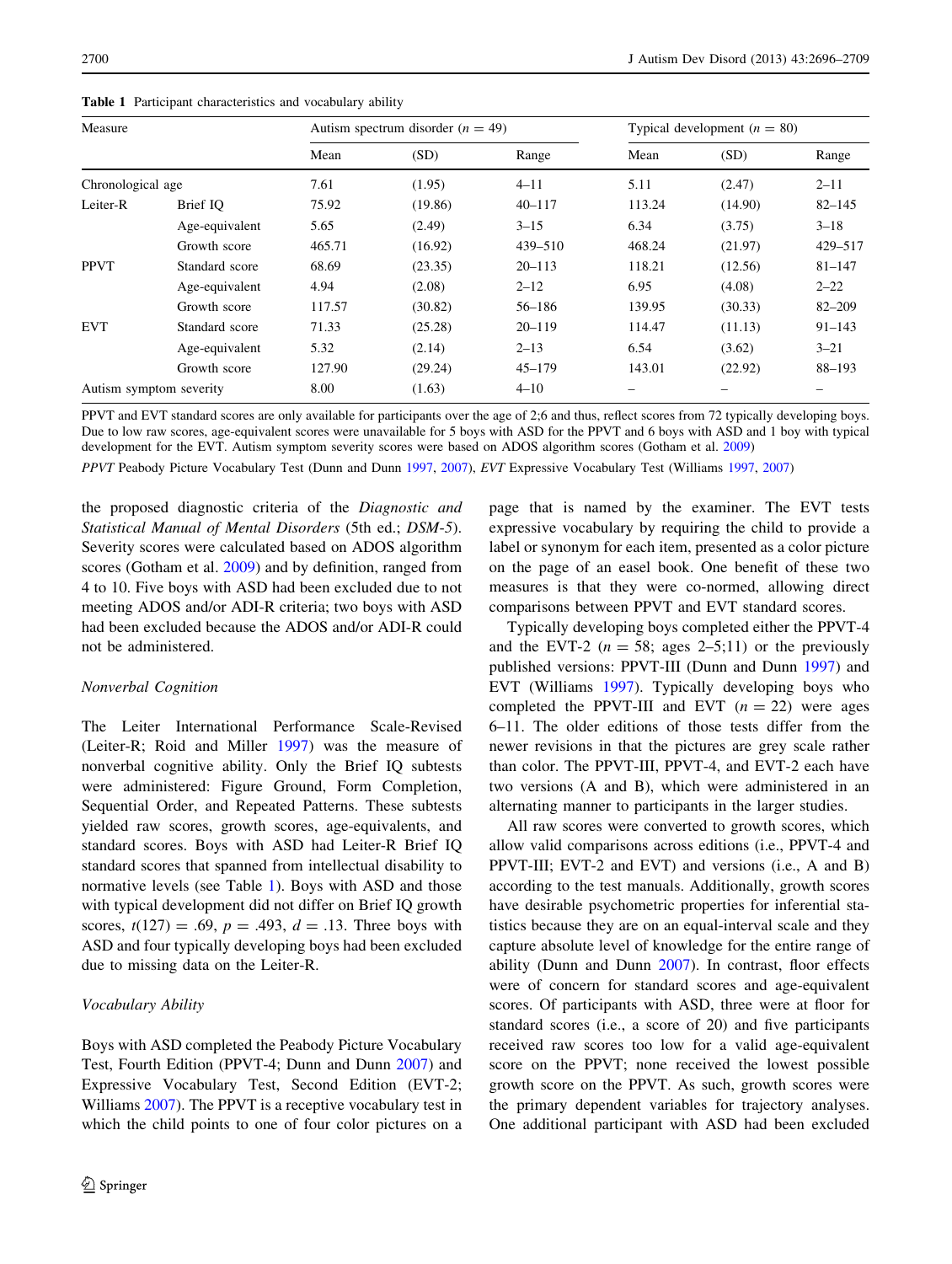due to missing data for the PPVT; one additional participant with ASD and one participant with typical development had been excluded due to missing data for the EVT.

### Procedure

Each participant was tested individually by a trained examiner in a quiet room over the course of multiple sessions. Consistent with standardization procedures, the PPVT preceded the EVT in the experimental protocol, but usually was administered on the same day. Breaks were provided as needed. Note that face-to-face meetings, video review, and regular teleconferences were used to promote consistency of test administration across sites.

# Results

# Relative Deficits in Receptive Vocabulary at the Individual Level

Prior to the primary analyses, we sought to describe the nature of within-sample variability in vocabulary abilities. For these descriptive analyses, we chose to use standard scores because they are directly comparable between the PPVT and EVT and because standard scores are preferred for profiling abilities at the individual level (Mervis and Klein-Tasman [2004\)](#page-12-0). We subtracted EVT standard scores from PPVT standard scores to create a difference score that maps onto the typical pattern of abilities (i.e., higher receptive than expressive abilities). Positive values indicate a relative strength in receptive vocabulary, whereas negative values indicate the reported pattern in ASD, with a relative weakness in receptive vocabulary. Of the 49 boys with ASD, 31 had a negative score. Correlations between the difference score and nonverbal cognition, autism symptom severity, and age were tested using two-tailed  $p$  values. For boys with ASD, difference scores were negatively associated with Leiter-R Brief IQ growth scores,  $r = -.33$ ,  $p = .020$ , two-tailed, but not autism symptom severity,  $r = -.25$ ,  $p = .080$ , two-tailed, or age,  $r = -.21$ ,  $p = .149$ , two-tailed. See Fig. 1. Thus, greater magnitudes of relative receptive delay were associated with higher nonverbal cognitive ability.

To further probe within-group variability, we identified those individual boys who had meaningful differences in receptive and expressive vocabulary standard scores according to the definitions provided by the EVT and EVT-2 manuals for statistically significant differences at the .05 level relative to the norming sample (Williams [1997](#page-13-0); Williams [2007](#page-13-0)). We addressed the sensitivity of this profile in terms of the proportion of boys with ASD who met the criteria for the weakness in receptive vocabulary and the specificity of this profile relative to typical development (Mervis and Robinson [2005](#page-12-0); and see [1999](#page-12-0), [2003](#page-12-0)). Of the 49 boys with ASD, 9 (18 %) had significantly lower standard scores on the PPVT than the EVT in comparison to 6 of the 72 boys (8 %) with typical development (those boys below age 2;6 were too young for standard scores). The difference between groups in proportion of participants with a relative weakness in receptive vocabulary failed to reach significance, two-sided exact test,  $p = .158$ . In contrast, 5 (10 %) of the boys with ASD and 18 (25 %) boys with typical development had significantly higher standard scores on the PPVT than the EVT. The proportion of typically developing boys who demonstrated a significant advantage for receptive over expressive vocabulary was marginally higher than that of the boys with ASD, twosided exact test,  $p = .058$ .

### Traditional Matched-Groups ANOVA Analyses

Before turning to the trajectory analyses, we assessed average group differences in receptive and expressive



Fig. 1 Distribution of vocabulary standard score discrepancies of boys with ASD across a age, b nonverbal cognitive ability, and c ADOS autism symptom severity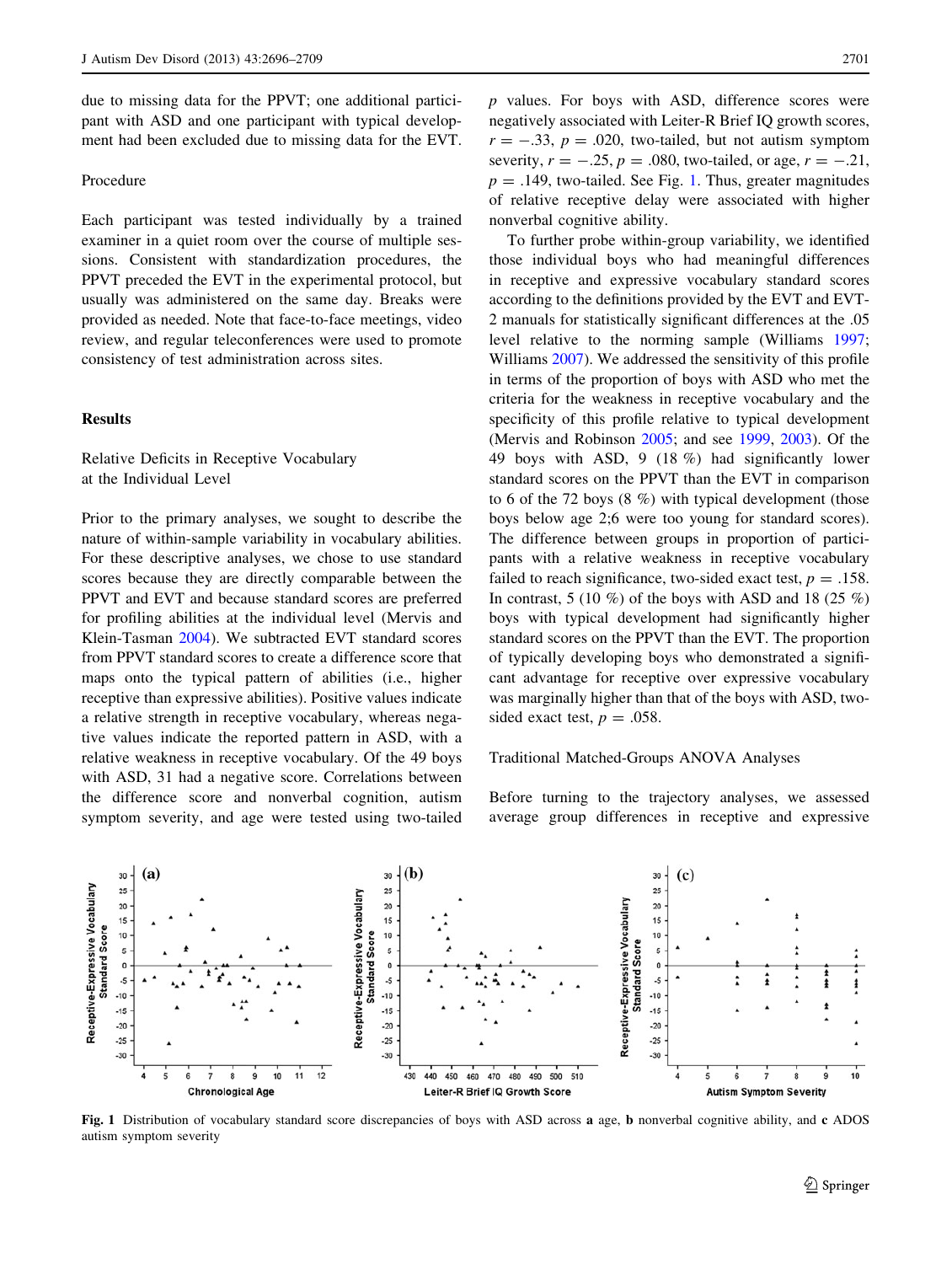vocabulary to allow direct comparisons between our samples and the extant literature. We conducted these traditional ANOVA comparisons for nonverbal cognitive ability-matched groups using growth scores, which also served as the dependent variable of interest for the trajectory analyses. We also conducted the comparisons using standard scores and age-equivalent scores, which are more commonly used in research despite their limitations.

Although the groups did not differ in nonverbal cognitive ability growth scores ( $p = .49$ ), the samples just failed to meet the matching criteria of  $p > .50$  proposed by Mervis and Robinson ([1999\)](#page-12-0). To simulate a matchedgroups analysis, we restricted the samples such that no typically developing participant had a Leiter-R growth score lower than that of a participant with ASD and no participants had growth scores  $>502$ . This yielded an optimal match in terms of sample size and  $p$  value, resulting in 48 boys with ASD and 68 typically developing boys,  $t(114) = .18$ ,  $p = .86$ ,  $d = .03$ , variance ratio =  $0.87$  (Kover and Atwood [2013\)](#page-12-0). We then tested group differences for PPVT scores, for EVT scores, and both combined in a 2 (Group: ASD, typical development)  $\times$  2 (Task: PPVT, EVT) ANOVA.

Boys with ASD had poorer PPVT and EVT performance than boys with typical development regardless of whether growth scores, standard scores, or age-equivalents were used as the dependent variable, with the exception of EVT age-equivalents (see Table 2). In the repeated-measures analysis for growth scores, there was a main effect of group,  $F(1,114) = 11.85$ ,  $p = .001$ , partial  $\eta^2 = .09$ ; boys with ASD scored lower on average than boys with typical development. The significant Group  $\times$  Task interaction,  $F(1, 114) = 8.57, p = .004$ , partial  $\eta^2 = .07$ , reflected that, on average, boys with ASD had a greater discrepancy in growth scores between tasks than the typically developing boys. These effects, including the Group  $\times$  Task interaction,  $F(1, 113) = 9.09$ ,  $p = .003$ , partial  $\eta^2 = .07$ ,

Table 2 Traditional matched-groups analysis of PPVT and EVT scores

remained significant when including nonverbal cognitive ability growth scores as a covariate. Results for ageequivalent and standard scores were similar to those for growth scores. On average, boys with ASD had lower PPVT than EVT scores, whereas typically developing boys showed the opposite pattern: higher PPVT than EVT scores.

### Cross-Sectional Developmental Trajectories

For the primary analyses, trajectories were calculated for receptive vocabulary growth scores relative to age, nonverbal cognition growth scores, and expressive vocabulary growth scores. Compatible with a regression framework, but conceptually similar to ANCOVA, these analyses were implemented by predicting receptive vocabulary growth scores from each of the predictors of interest separately along with a dummy variable for group and the interaction term between group and the slope between vocabulary and the respective predictor. Thus,  $F$  tests of the main effects of group, main effects of the continuous predictor (i.e., age, nonverbal cognition, expressive vocabulary), and interactions between group and slope were of interest. As a check against violating assumptions associated with the trajectory analyses, we examined scatter plots of standardized residuals for receptive vocabulary by chronological age, Leiter-R growth scores, and expressive vocabulary growth scores. These residual plots revealed no systematic relationships. Although we analyzed linear trajectories here, researchers analyzing data from other, larger samples should examine the possibility that nonlinear trends might characterize observed patterns of data.

First, receptive vocabulary was evaluated relative to age expectations by examining the trajectory onset and withingroup trajectory slopes between PPVT growth scores and chronological age. The difference in onset between groups was evaluated at the earliest overlap in chronological age

| Variable    |                | Group mean<br>difference | Standard error of<br>difference |       | df  | D       | d    |
|-------------|----------------|--------------------------|---------------------------------|-------|-----|---------|------|
| <b>PPVT</b> | Standard score | 49.52                    | 3.53                            | 14.02 | 107 | < 0.001 | 2.73 |
|             | Age-equivalent | 1.40                     | .52                             | 2.66  | 109 | .009    | .52  |
|             | Growth score   | 19.88                    | 5.34                            | 3.72  | 114 | < 0.001 | .71  |
| <b>EVT</b>  | Standard score | 43.45                    | 3.63                            | 11.98 | 107 | < 0.001 | 2.33 |
|             | Age-equivalent | .65                      | .47                             | 1.39  | 107 | .167    | .28  |
|             | Growth score   | 13.37                    | 4.54                            | 2.95  | 114 | .004    | .56  |

Traditional matched-group t-tests were conducted on matched subsets of the larger samples: 48 boys with ASD and 68 typically developing boys. PPVT Peabody Picture Vocabulary Test (Dunn and Dunn [1997,](#page-11-0) [2007](#page-13-0)). EVT Expressive Vocabulary Test (Williams [1997](#page-13-0), 2007). Only 61 of the 68 typically developing boys were old enough to receive standard scores. Only 43 boys with ASD had raw scores high enough to receive PPVT age-equivalent scores; only 42 boys with ASD and 67 typically developing boys had raw scores high enough for EVT age-equivalent scores. Two-tailed *p* values are reported here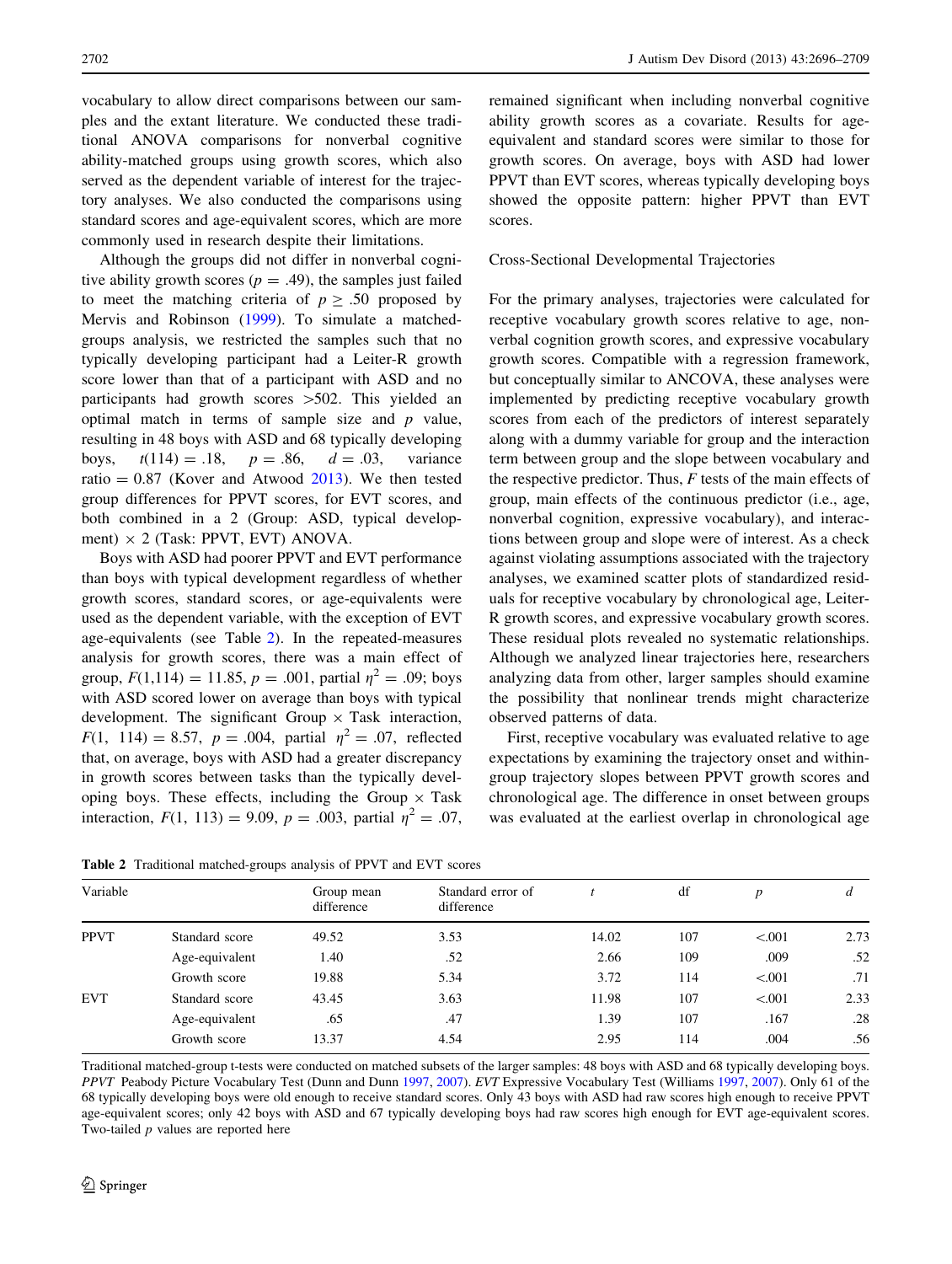<span id="page-7-0"></span>between groups (i.e., 4 years) to avoid extrapolation. The onset of the trajectory for receptive vocabulary growth scores relative to age was lower for boys with ASD than boys with typical development (i.e., vocabulary was delayed relative to chronological age),  $F(1, 125) = 17.55$ ,  $p < .001$ , partial  $\eta^2 = .12$ . The relationship between receptive vocabulary and age was strongly positive on average,  $F(1, 125) = 80.47$ ,  $p < .001$ , partial  $\eta^2 = .39$ . However, the positive relationship between receptive vocabulary and age differed between groups, resulting in a significant interaction,  $F(1, 125) = 10.93$ ,  $p = .001$ , partial  $\eta^2 = .08$ . Inspection of Fig. 2 reveals that the trajectory of receptive vocabulary growth was steeper for typically developing boys than for boys with ASD.

Next, receptive vocabulary was evaluated against nonverbal cognitive ability expectations in terms of onset at the lowest point of overlap between the groups (i.e., a Leiter-R Brief IQ growth score of 439) and in terms of the within-group slopes. A growth score of 439 on the Leiter-R can be interpreted as a cognitive-developmental level somewhat below that of a typical 3-year-old. The onset of the receptive vocabulary trajectory was lower for boys with ASD than boys with typical development (i.e., vocabulary comprehension was delayed relative to nonverbal cognition),  $F(1, 125) = 15.62$ ,  $p < .001$ , partial  $\eta^2 = .11$ . The relationship between receptive vocabulary and nonverbal cognition was strong and positive on average,  $F(1)$ , 125) = 199.73,  $p < .001$ , partial  $\eta^2 = .62$ . The interaction between group and nonverbal cognition was not significant,  $F(1, 125) = .64$ ,  $p = .426$ , partial  $\eta^2 = .01$ . As seen in Fig. 3, the relationship between receptive vocabulary



Fig. 2 Trajectory of receptive vocabulary relative to chronological age for boys with typical development (TD) and boys with ASD



Fig. 3 Trajectory of receptive vocabulary relative to nonverbal cognitive ability for boys with typical development (TD) and boys with ASD

and nonverbal cognition appears relatively comparable between groups, although the variability in receptive vocabulary at low levels of nonverbal cognitive ability for boys with ASD should be noted.

Receptive vocabulary was then evaluated against expressive vocabulary to assess the possibility of an atypical profile of relative weakness in comprehension relative to production. The group difference in onset was tested at the lowest point of overlap between the groups (i.e., an EVT growth score of 88) and the within-group slopes between receptive and expressive vocabulary were compared. A growth score of 88 on the EVT can be interpreted as indicating an expressive vocabulary level somewhat below that of a typical 2-year-old. The onset of the receptive vocabulary trajectory did not differ between groups,  $F(1, 125) = 2.78$ ,  $p = .098$ , partial  $\eta^2 = .02$ . Thus, at the earliest stage of language learning that was examined, receptive vocabulary levels were not significantly delayed beyond expressive vocabulary levels in boys with ASD on average. The positive relationship between receptive and expressive vocabulary was significant,  $F(1, 125) = 835.70, p < .001$ , partial  $\eta^2 = .87$ ; however, this relationship differed between groups, yielding a significant interaction,  $F(1,125) = 11.98$ ,  $p = .001$ , partial  $\eta^2 = .09$ . The slope was shallower for boys with ASD, meaning that receptive vocabulary was less advanced relative to expressive vocabulary as it increased across participants. For boys with ASD, receptive vocabulary increased at a rate of 20 % less than that for boys with typical development relative to expressive vocabulary, leading to lower predicted receptive vocabulary at advanced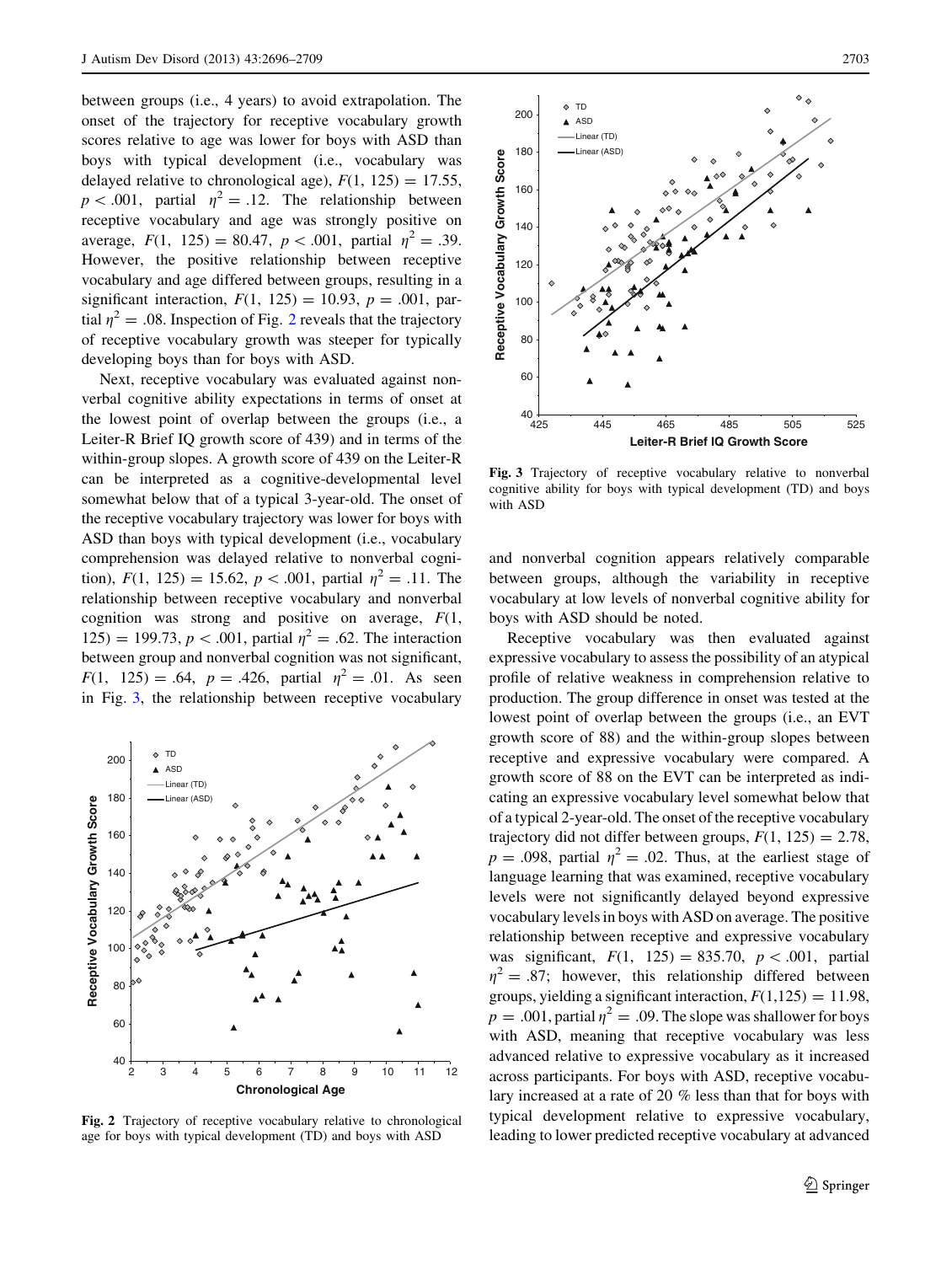<span id="page-8-0"></span>

Fig. 4 Trajectory of receptive vocabulary relative to expressive vocabulary for boys with typical development (TD) and boys with ASD

levels of expressive vocabulary. The difference in slopes can be seen in Fig. 4.

Finally, we calculated trajectories for receptive and expressive vocabulary simultaneously relative to nonverbal cognitive ability as a way to evaluate the relationship between receptive and expressive vocabulary while taking into account nonverbal cognitive ability, given the documented association between language and nonverbal cognition in children with ASD (e.g., Luyster et al. [2008](#page-12-0)). As expected, the positive relationship between nonverbal cognitive ability and vocabulary was significant,  $F(1)$ ,



Fig. 5 Trajectories of receptive and expressive vocabulary relative to nonverbal cognition for boys with typical development (TD) and boys with ASD

 $125$ ) = 215.78, p < .001, partial  $n^2$  = .63; see Fig. 5. The effect of group was also significant, with higher performance on these measures by the boys with typical development,  $F(1, 125) = 16.83$ ,  $p < .001$ , partial  $\eta^2 = .12$ .

In this repeated-measures analysis, the Group (ASD, typical development)  $\times$  Task (PPVT, EVT) interaction was not significant,  $F(1, 125) = 1.12$ ,  $p = .291$ , partial  $\eta^2 = .01$ , whereas a Task  $\times$  Nonverbal Cognition interaction indicated a difference in rate of development in the two tasks on average,  $F(1, 125) = 13.88, p < .001$ , partial  $\eta^2 = .10$ . Neither the Group  $\times$  Nonverbal Cognition interaction,  $F(1, 125) = 1.54$ ,  $p = .217$ , partial  $\eta^2 = .012$ , nor the Group  $\times$  Task  $\times$  Nonverbal Cognition interaction,  $F(1, 125) = .96$ ,  $p = .329$ , partial  $\eta^2 = .008$ , was significant. Thus, there was no evidence that the developmental relationship among tasks differed between groups. These findings suggest that, although vocabulary is delayed relative to nonverbal cognitive ability, the relationship between receptive vocabulary, expressive vocabulary, and nonverbal cognition does not differ between groups. This analysis provides a caveat to the trajectories examining receptive vocabulary separately with individual predictors (i.e., age, nonverbal cognition, expressive vocabulary) in that the interaction between vocabulary domain and group does not hold when taking into account nonverbal cognitive ability.

### Discussion

The purpose of the present study was to characterize the vocabulary ability of boys with ASD with respect to the relative weakness in receptive language that has been ascribed to children with ASD, using co-normed direct assessment measures of receptive and expressive vocabulary and a strong comparison group of typically developing boys. We took a more nuanced approach to the characterization of the relationships among vocabulary and cognition in ASD and avoided many of the methodological limitations of previous studies on this topic. Nevertheless, the current results converge with previous research demonstrating a receptive language weakness in ASD that emerges at higher ability levels.

### Cross-Sectional Trajectories of Receptive Vocabulary

Based on a cross-sectional developmental trajectories approach (Thomas et al. [2009](#page-12-0)), we concluded that receptive vocabulary ability of school-age boys with ASD is, on average, delayed in terms of level (onset) and rate (trajectory slope) relative to chronological age, delayed in onset relative to nonverbal cognition, and delayed in trajectory slope relative to expressive vocabulary. A principal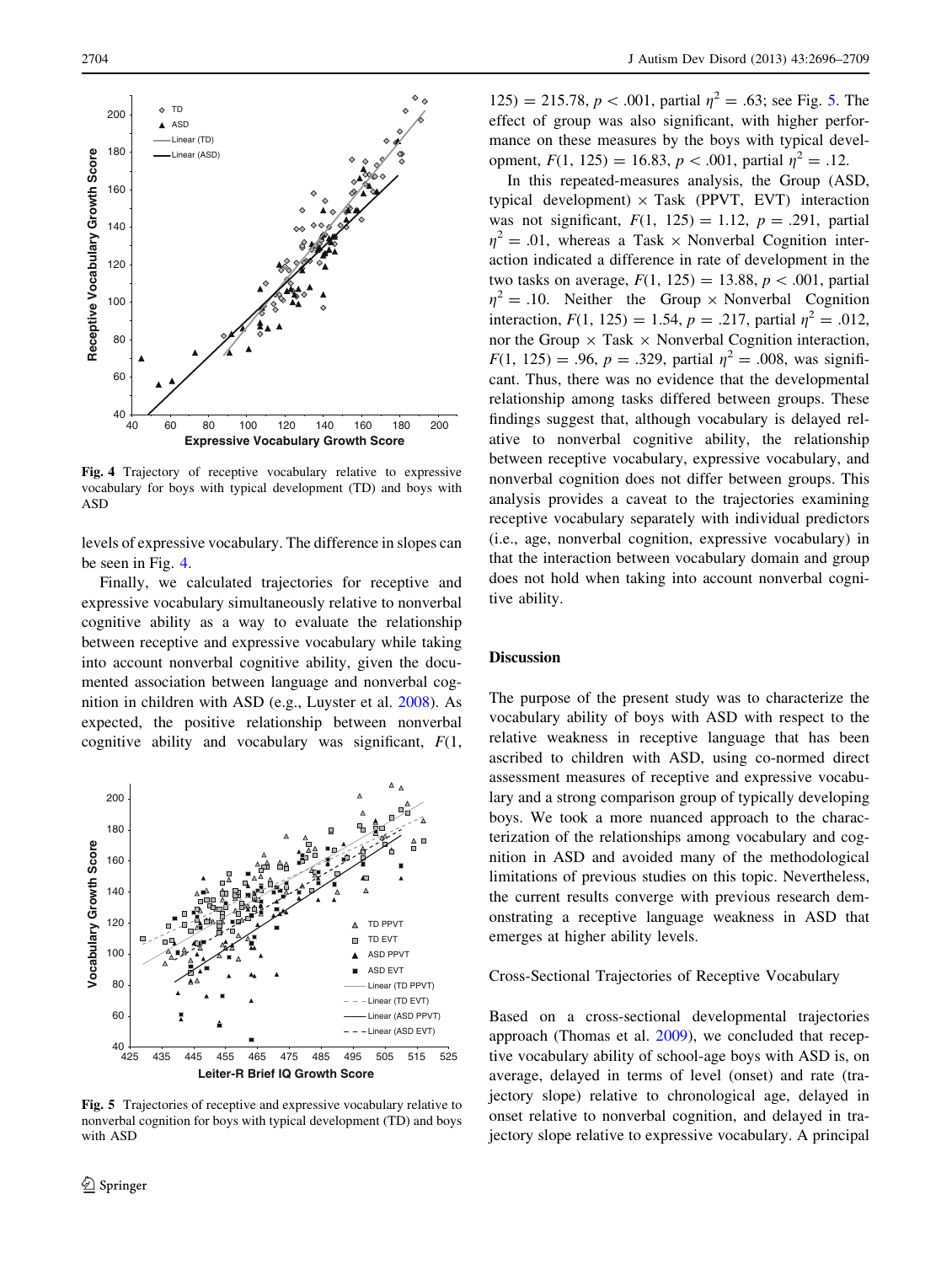advantage of this analysis approach over traditional matched-group designs is the estimate of differences between groups in the continuous relationship between the dependent measure and other theoretically chosen constructs, allowing these conclusions to be drawn.

The current results replicated previous findings that receptive vocabulary is delayed relative to chronological age and nonverbal cognitive ability expectations in boys with ASD (Charman et al. [2003;](#page-11-0) Ellis Weismer et al. [2010\)](#page-12-0). In and of itself, the finding that vocabulary comprehension lags behind age expectations in boys with ASD is not surprising given the diagnostic criteria for ASD, previous research on language ability in children with ASD (Luyster et al. [2007](#page-12-0)), and the relationship between nonverbal cognition and language development in children with ASD (Bopp et al. [2009;](#page-11-0) Thurm et al. [2007](#page-12-0)). Nonetheless, as in previous research on younger children with ASD, we found that receptive vocabulary was significantly associated with age, nonverbal cognition, and expressive vocabulary (Hudry et al. [2010;](#page-12-0) Luyster et al. [2007](#page-12-0); Volden et al. [2011\)](#page-13-0).

However, in the current sample, the relationships between receptive vocabulary and both age and expressive vocabulary were significantly weaker in boys with ASD than boys with typical development. This difference between groups suggests not only that receptive vocabulary falls further behind across childhood in boys with ASD, but also that as expressive vocabulary develops, receptive vocabulary is unlikely to keep pace with the rate observed for typically developing boys. Although level of receptive vocabulary ability was not delayed for boys with ASD at the trajectory onset, we estimated the discrepancy in the receptive-expressive vocabulary trajectory slope for boys with ASD as approximately 20 % shallower than for boys with typical development. The finding that expected receptive vocabulary abilities are lower for boys with ASD than typical development as expressive vocabulary abilities increase corresponds with previous studies on language in ASD (Hudry et al. [2010\)](#page-12-0), but extends these findings to a diverse sample of 4- to 11-year-old boys using an improved methodological approach.

Although we found that receptive vocabulary ability did not advance at the rate expected given expressive vocabulary, this result was not significant when controlling for nonverbal cognitive ability. In that repeated-measures analysis, no interactions with group were significant, suggesting that the relationship between receptive and expressive vocabulary is not different for boys with ASD and typical development after taking nonverbal cognitive ability into account. Thus, on average, vocabulary development for boys with ASD does not fall outside of developmental-level expectations. This conclusion differs from that of Hudry et al. [\(2010](#page-12-0)) and Volden et al. [\(2011](#page-13-0)),

who failed to statistically account for nonverbal cognitive abilities in testing differences between receptive and expressive language and who examined an earlier developmental period (i.e., preschool children). Indeed, a shallower trajectory of receptive relative to expressive vocabulary might be accounted for by nonverbal cognitive ability, a topic that needs to be addressed in longitudinal research.

An alternative explanation for the discrepancy between the current results and studies of preschool children relates to the language domains assessed. It is possible that, when examining vocabulary ability in isolation, weaknesses in receptive ability are accounted for largely by nonverbal cognitive ability, but not when assessing receptive language broadly defined, as with an omnibus test. The results reported by Kjelgaard and Tager-Flusberg ([2001\)](#page-12-0) lend some support for this explanation in that a relative receptive weakness was present using the CELF, but not the PPVT and EVT, although the comparison of findings for omnibus language and vocabulary measures is ambiguous for this study because only a subgroup of participants completed the CELF. Future research will benefit from examining multiple distinct domains of language with respect to receptive and expressive skills in individuals with ASD.

#### Traditional Matched-Group Comparisons

Despite some evidence of floor effects for standard scores and age-equivalents, the traditional group-matching analyses revealed a weakness in receptive vocabulary regardless of dependent measure: growth score, standard score, or age-equivalent. Similarly, Hudry et al. [\(2010](#page-12-0)) and Volden et al. ([2011\)](#page-13-0) found that PLS receptive age-equivalent scores were lower than expressive age-equivalent scores in preschoolers with ASD. Although results from the crosssectional developmental trajectories approach were in general agreement with traditional matched-group analyses, the former approach offers additional theoretical advantages, not only providing a compelling justification for longitudinal studies but also a scaffold for well-developed hypotheses about the nature and course of vocabulary development in children with ASD. Results between analysis strategies contrasted in that the interaction between group and vocabulary task remained significant in the traditional analysis, but not in the trajectory analysis, when controlling for nonverbal cognitive ability. Minimizing the role of development, including change with age or other dimensions of ability, could lead to spurious conclusions regarding phenotypic profiles (Karmiloff-Smith [1998](#page-12-0)).

A further limitation of the traditional matched-groups comparison was the loss of power due to excluding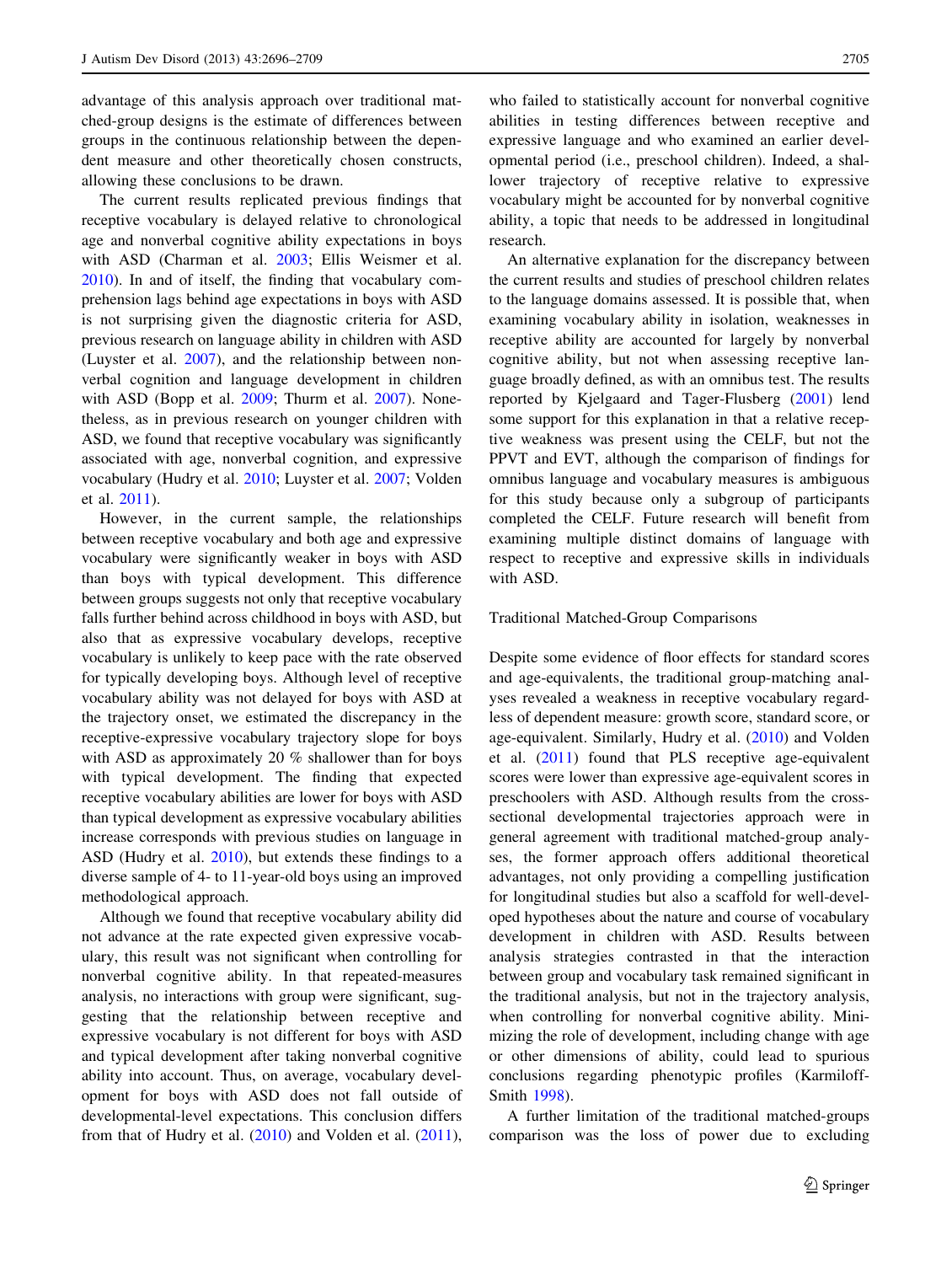participants to obtain a ''better'' match, accompanied by truncation of the range of ability of the groups, limiting the generalizability of conclusions. Additionally, the likelihood of obtaining floor effects for standard and ageequivalent scores when assessing children with neurodevelopmental disorders further supports the use of growth scores, paired with statistical techniques that emphasize development and capture the full range of the ASD phenotype. Growth scores will continue to be useful for assessing levels of ability and change in individuals with ASD as research moves beyond the descriptive to explanatory, longitudinal studies.

# Individual Variability and Discrepancies in Vocabulary Ability

The heterogeneity in receptive vocabulary among boys with ASD across age, nonverbal cognition, and expressive language ability is apparent in Figs. [2](#page-7-0), [3](#page-7-0), [4](#page-8-0) and [5](#page-8-0). This extensive variability among individuals extends to expressive vocabulary as well (Smith et al. [2007\)](#page-12-0). For the school-age boys in the current sample, difference scores between receptive and expressive abilities for individual participants were correlated with nonverbal cognition. This suggests that delays in receptive vocabulary relative to expressive vocabulary are likely to be observed as nonverbal cognitive ability increases. This finding also converges with the trajectory analysis relative to expressive vocabulary, in which the slope, but not the onset, was lower for boys with ASD than typical development. Although contrasting with Volden et al. [\(2011\)](#page-13-0), the current results extend those from Hudry et al. ([2010\)](#page-12-0) regarding the relationship between advanced cognition and relative receptive deficits to school-age children with ASD. However, Hudry et al. also found this profile to be associated with lower total ADOS scores rather than higher ADOS severity scores as in the current sample, although this result did not reach statistical significance in the present study. In general, the observed effects align with the notion that increased ability levels might allow greater detection of a relative weakness in receptive vocabulary.

One way to bridge from conclusions drawn about phenotypic averages to individual patterns of ability will be to identify meaningful subgroups in the ASD phenotype. This strategy has been advocated by Tager-Flusberg and Joseph [\(2003](#page-12-0)) and applied to other populations with language impairments, such as SLI. A recent study of school-age children with a history of SLI identified seven subgroups, which were differentiated in terms of level of language impairment (Conti-Ramsden et al. [2012](#page-11-0)). Of note is that two of these subgroups, which were among the most impaired, displayed the atypical profile of weaker receptive than expressive language that has been ascribed to ASD. In

addition to highlighting the utility of describing phenotypic subgroups when sample sizes allow (Charman et al. [2011](#page-11-0)), these findings suggest that relative receptive weaknesses may not be a unique marker of language impairment in ASD per se and/or that subgroups of children with SLI and ASD share common aspects of ability profiles, as has been suggested by others (Tager-Flusberg [2006;](#page-12-0) Tomblin [2011](#page-12-0)). In the current study, few boys with ASD showed the typical profile of a relative receptive advantage; however, relative deficits in receptive vocabulary–although not always large– were observed across the range of age, nonverbal cognitive ability, and autism symptom severity, which might lead one to believe that all the relevant dimensions for discriminating phenotypic ASD subgroups have yet to be identified.

# Limitations and Future Directions

Several limitations temper our conclusions. First, our focus was on vocabulary, but we were unable to distinguish among types of vocabulary, such as abstract, relational, or mental state words, using the PPVT and EVT. It is possible that such lexical categories are associated with different developmental trajectories. Second, many typically developing boys had statistically higher receptive than expressive vocabulary standard scores, which could have led to the appearance of relative receptive deficits in boys with ASD. In this sense, it should be acknowledged that the current sample of typically developing boys did not perform within the expectations of the samples used to norm the PPVT and EVT, perhaps because of selection bias related to participation in a longitudinal study or the restricted demographics of the locales from which they were sampled. The fact that nonverbal cognitive ability at least partially accounted for the differential patterns of receptive relative to expressive vocabulary across groups does not diminish this concern, given the above-average performance of the typically developing boys on the Leiter-R. Variability among the participants with ASD on the Leiter-R was a strength of the study in that a large range of the ASD phenotype was captured, including those with above-average cognitive abilities and those with intellectual disability; however, replication of these findings will be necessary to fully understand the role of nonverbal cognition in the relationship between receptive and expressive vocabulary across development in ASD. In addition, our samples included only boys and the current findings might not extend to girls.

In terms of the abilities of children with ASD, measures of receptive language rely heavily on compliance and it can often be unclear whether the demands of the task or comprehension of the target forms provide the greater challenge to any given child with ASD. Our expressive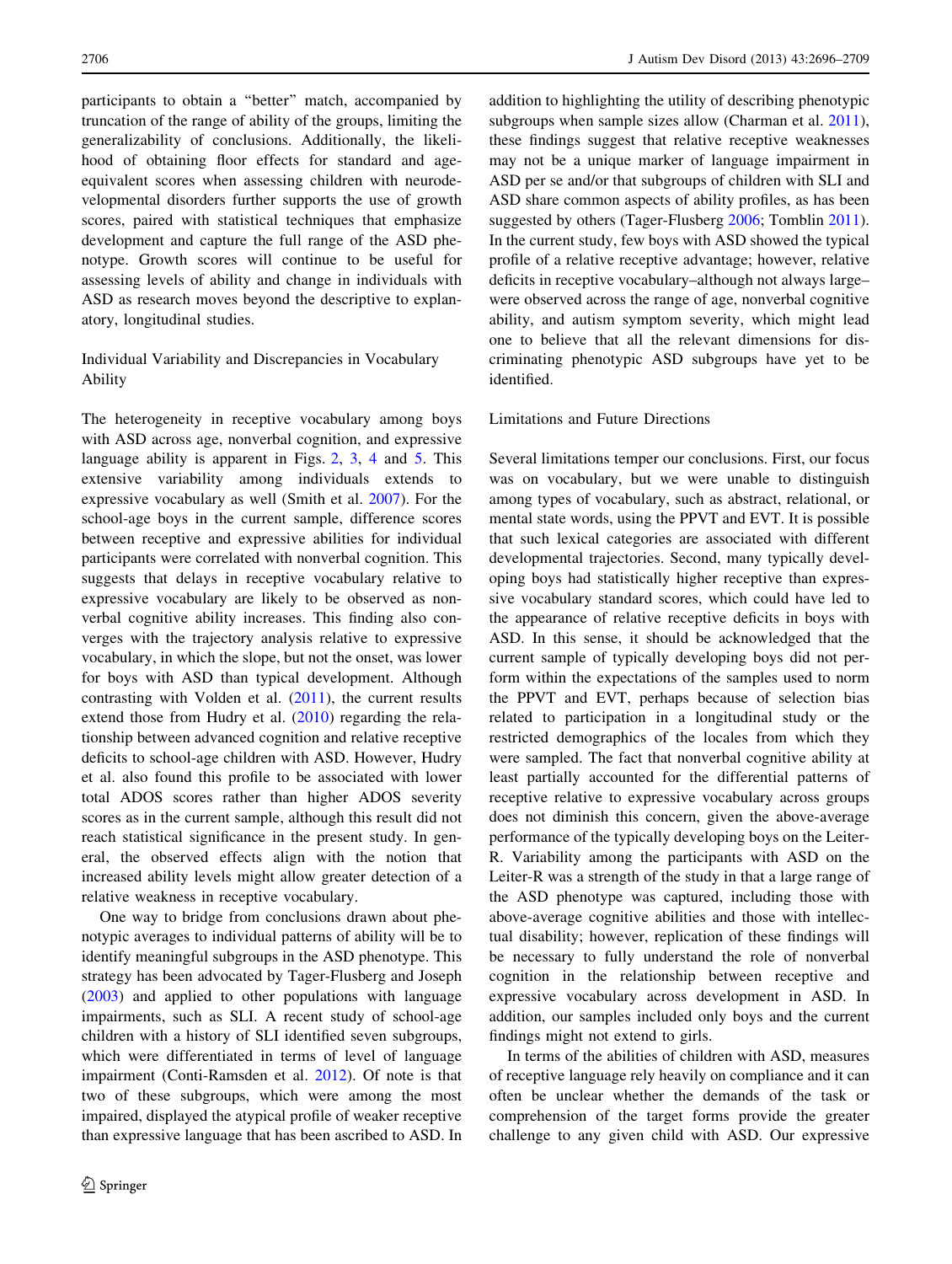<span id="page-11-0"></span>vocabulary measure required only a verbal label of a picture, whereas our receptive vocabulary measure required coordination of a fine motor response and inhibition of that response prior to comparison of all four stimulus plates on a page of the test book. These performance differences, which are inherent in standardized tests, make it difficult to equate nonlinguistic processing demands across modalities or to precisely determine the source of poor performance. In fact, the task demands associated with standardized language testing have led many to assess language comprehension in children with ASD using paradigms designed for infants and toddlers that require only eye gaze as a response (e.g., Swensen et al. [2007](#page-12-0)). These preferential looking paradigms avoid some of the shortcomings of standardized behavioral testing, but have limitations themselves including the need for specialized equipment, resources for stimuli creation and eye gaze coding, and the lack of norms for accuracy or speed of processing for vocabulary comprehension. Future research on receptive and expressive vocabulary in individuals with ASD or other neurodevelopmental disorders will be shaped by these issues.

If a relative weakness in receptive vocabulary is not an artifact of measurement and continues to be replicated across multiple assessment techniques, developmental explanations for a relative receptive vocabulary deficit and its potential downstream effects on later learning will be important areas for future research. One theory on cognitive ability in ASD posits that declarative memory is impaired in some individuals with ASD, whereas procedural (i.e., implicit) learning is intact (Boucher 2012; Boucher et al. 2008). It will be of great interest to examine whether such a theory can account for receptive vocabulary deficits, accompanied by relatively intact syntactic ability (but see Eigsti et al. [2007\)](#page-12-0), in the ASD phenotype or subgroups thereof. Whether nonverbal cognitive ability– perhaps mediated by aspects of memory–acts as a limiting factor for receptive vocabulary development in children with ASD and whether this extends to other neurodevelopmental disorders remains to be seen (Boucher et al. 2008). Longitudinal studies with cross-syndrome comparisons will be crucial for disentangling these factors.

## Summary and Conclusions

To characterize receptive vocabulary ability in boys with ASD, this study estimated cross-sectional developmental trajectories using a large comparison group of typically developing boys with overlapping age and nonverbal cognitive ability, a requirement and advantage of the approach. Findings suggest that, on average, boys with ASD experience delays in receptive vocabulary relative to age and nonverbal cognition. A shallower trajectory between receptive and expressive vocabulary was also detected in boys with ASD. Although receptive vocabulary was found to lag behind as expressive vocabulary levels increased, this conclusion no longer held after accounting for nonverbal cognition. The factors that contribute to vocabulary development in children with ASD are complex and this cross-sectional study provides a basis for exploring mechanisms of vocabulary acquisition in future longitudinal work.

Acknowledgments This research was supported by NIH grants R01HD024356, R01HD054764, T32 DC005359, and P30HD03352, as well as F31DC010959, which was awarded to the first author. Preliminary results were presented at the 2012 Symposium on Research in Child Language Disorders in Madison, Wisconsin. We offer our gratitude to the families who participated in this study. We would like to thank those individuals who contributed to the collection of data: Beth Goodlin-Jones, Susan Harris, David Benjamin, Susen Schroeder, Sara Armson, Eileen Haebig, Ashley Oakes, and Cecilia Compton.

Conflict of interest Sara T. Kover, Andrea S. McDuffie and Leonard Abbeduto have no conflicts of interest. Randi J. Hagerman has received funding from Novartis, Roche, and Seaside Therapeutics.

### References

- Annaz, D. (2006). The development of visuospatial processing in children with autism, Down syndrome, and Williams syndrome. London: University of London.
- Bopp, K. D., Mirenda, P., & Zumbo, B. D. (2009). Behavior predictors of language development over 2 years in children with autism spectrum disorders. Journal of Speech, Language, and Hearing Research, 52(5), 1106–1120.
- Boucher, J. (2012). Research review: structural language in autistic spectrum disorder—Characteristics and causes. Journal of Child Psychology and Psychiatry, 53(3), 219–233.
- Boucher, J., Bigham, S., Mayes, A., & Muskett, T. (2008a). Recognition and language in low functioning autism. Journal of Autism and Develompental Disorders, 38(7), 1259–1269.
- Boucher, J., Mayes, A., & Bigham, S. (2008b). Memory, language, and intellectual ability in low-functining autism. In J. Boucher & D. M. Bowler (Eds.), Memory in autism (pp. 268–289). Cambridge: Cambridge University Press.
- Charman, T., Drew, A., Baird, C., & Baird, G. (2003). Measuring early language development in preschool children with autism spectrum disorder using the MacArthur communicative development inventory (Infant Form). Journal of Child Language, 30(1), 213–236.
- Charman, T., Jones, C. R., Pickles, A., Simonoff, E., Baird, G., & Happe, F. (2011). Defining the cognitive phenotype of autism. Brain Research, 1380, 10–21.
- Conti-Ramsden, G., St Clair, M. C., Pickles, A., & Durkin, K. (2012). Developmental trajectories of verbal and nonverbal skills in individuals with a history of SLI: From childhood to adolescence. Journal of Speech, Language, and Hearing Research, 55, 1716–1735.
- Dunn, L. M., & Dunn, L. M. (1997). Peabody picture vocabulary test (3rd ed.). Circle Pines, MN: American Guidance Service.
- Dunn, L. M., & Dunn, D. M. (2007). Peabody picture vocabulary test (4th ed.). Minneapolis, MN: Pearson Assessments.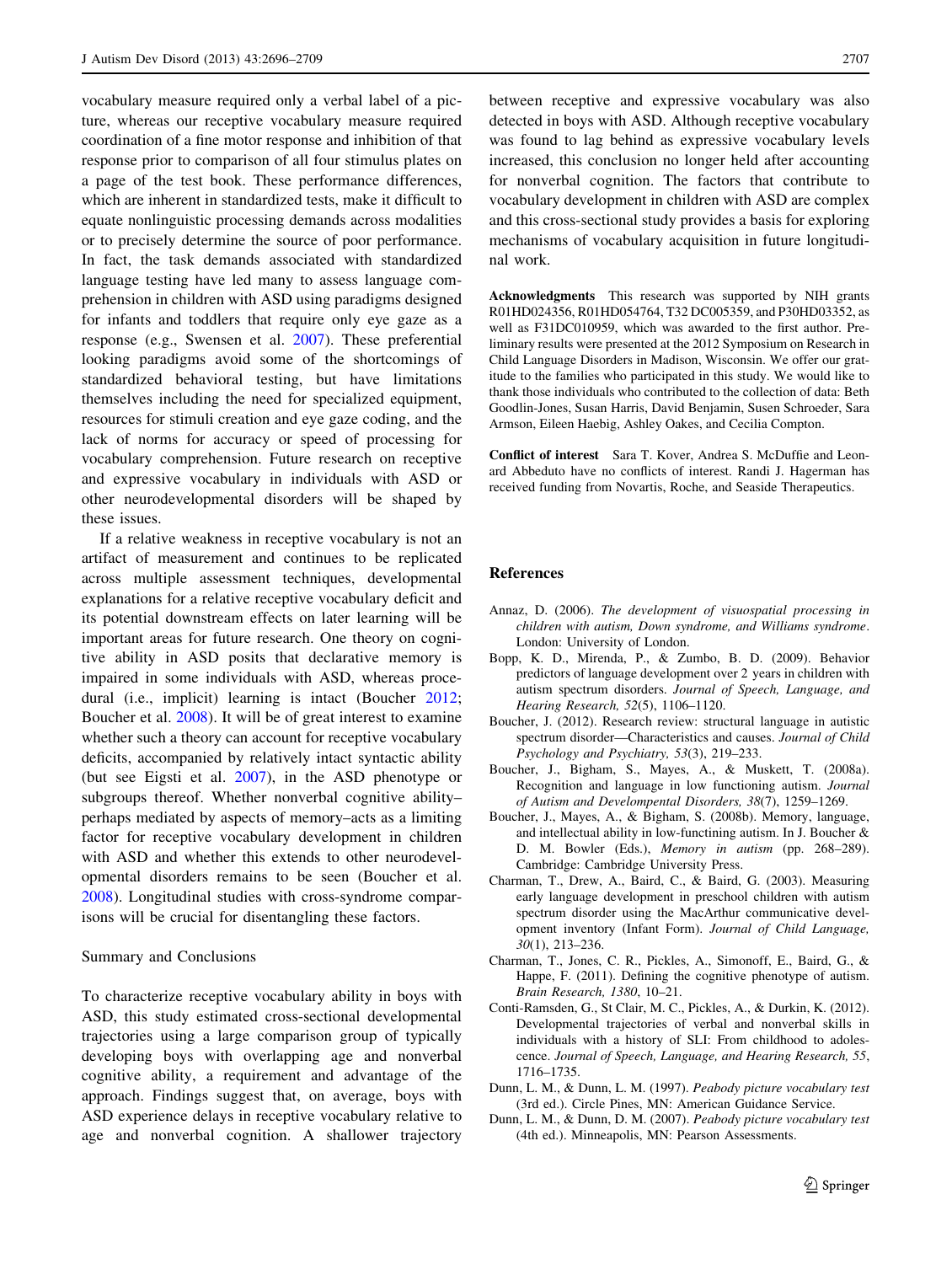- <span id="page-12-0"></span>Eigsti, I.-M., Bennetto, L., & Dadlani, M. B. (2007). Beyond pragmatics: Morphosyntactic development in autism. Journal of Autism and Developmental Disorders, 37, 1007–1023.
- Ellis Weismer, S., Lord, C., & Esler, A. (2010). Early language patterns of toddlers on the autism spectrum compared to toddlers with developmental delay. Journal of Autism and Develompental Disorders, 40(10), 1259–1273.
- Fenson, L., Dale, P. S., Reznick, J. S., Bates, E., Thal, D. J., & Pethick, S. J. (1994). Variability in early communicative development. Monographs of the Society for Research in Child Development, 59(5), 1–185.
- Fenson, L., Dale, P., Reznick, J. S., Thal, D., Bates, E., Hartung, J., et al. (1993). The MacArthur communicative development inventory: User's guide and technical manual. San Diego, CA: Singular Publishing Group.
- Gotham, K., Pickles, A., & Lord, C. (2009). Standardizing ADOS scores for a measure of severity in autism spectrum disorders. Journal of Autism and Developmental Disorders, 39(5), 693–705.
- Gotham, K., Risi, S., Pickles, A., & Lord, C. (2007). The autism diagnostic observation schedule: Revised algorithms for improved diagnostic validity. Journal of Autism and Developmental Disorders, 37(4), 613–627.
- Hendrick, D., Prather, E., & Tobin, A. (1984). Sequenced inventory of communication development (Vol. Revised.). Seattle, WA: University of Washington Press.
- Hudry, K., Leadbitter, K., Temple, K., Slonims, V., McConachie, H., Aldred, C., et al. (2010). Preschoolers with autism show greater impairment in receptive compared with expressive language abilities. International Journal of Language and Communication Disorders, 45(6), 681–690.
- Jarrold, C., Boucher, J., & Russell, J. (1997). Language profiles in children with autism: Theoretical and methodological implications. Autism, 1(1), 57–76.
- Karmiloff-Smith, A. (1998). Development itself is the key to understanding developmental disorders. Trends in Cognitive Science, 2(10), 390–398.
- Kjelgaard, M., & Tager-Flusberg, H. (2001). An investigation of language impairment in autism: Implications for genetic subgroups. Language and Cognitive Processes, 16(2–3), 287–308.
- Kover, S. T., & Atwood, A. K. (2013). Establishing equivalence: Methodological progress in group-matching design and analysis. American Journal on Intellectual and Developmental Disabilities, 118(1), 3–15.
- Kover, S. T., McDuffie, A., Abbeduto, L., & Brown, W. T. (2012). Effects of sampling context on spontaneous expressive language in males with fragile X syndrome or Down syndrome. Journal of Speech, Language, and Hearing Research, 55(4), 1022–1038.
- Lord, C., Rutter, M., DiLavore, P., & Risi, S. (1999). Autiam diagnostic observation schedule—Generic. Los Angeles: Western Psychological Services.
- Loucas, T., Charman, T., Pickles, A., Chandler, S., Meldrum, D., & Baird, G. (2008). Autistic symptomatology and language ability in autism spectrum disorder and specific language impairment. Journal of Child Psychology and Psychiatry, 49(11), 1184–1192.
- Luyster, R. J., Kadlec, M. B., Carter, A., & Tager-Flusberg, H. (2008). Language assessment and development in toddlers with autism spectrum disorders. Journal of Autism and Develompental Disorders, 38(8), 1426–1438.
- Luyster, R., Lopez, K., & Lord, C. (2007). Characterizing communicative development in children referred for autism spectrum disorders using the MacArthur-Bates communicative development inventory (CDI). Journal of Child Language, 34(3), 623–654.
- McDuffie, A., Kover, S. T., Hagerman, R., & Abbeduto, L. (2012). Investigating word learning in fragile X syndrome: A fast-

 $\textcircled{2}$  Springer

mapping study. Journal of Autism and Develompental Disorders. doi[:10.1007/s10803-012-1717-3](http://dx.doi.org/10.1007/s10803-012-1717-3).

- Mervis, C. B., & Klein-Tasman, B. P. (2004). Methodological Issues in group-matching designs:  $\alpha$  levels for control variable comparisons and measurement characteristics of control and target variables. Journal of Autism and Developmental Disorders, 34(1), 7–17.
- Mervis, C. B., & Robinson, B. F. (1999). Methodological issues in cross-syndrome comparisons: Matching procedures, sensitivity (Se) and specificity (Sp). Monographs of the Society for Research in Child Development, 64(1), 115–130.
- Mervis, C. B., & Robinson, B. F. (2003). Methodological issues in cross-group comparisons of language and/or cognitive development. In Y. Levy & J. Schaeffer (Eds.), Language competence across populations: Toward a definition of specific language impairment (pp. 233–258). Mahwah, NJ: Lawrence Erlbaum.
- Mervis, C. B., & Robinson, B. F. (2005). Designing measures for profiling and genotype/phenotype studies of individuals with genetic syndromes or developmental language disorders. Applied Psycholinguistics, 26, 41–64.
- Mitchell, S., Brian, J., Zwaigenbaum, L., Roberts, W., Szatmari, P., Smith, I., et al. (2006). Early language and communication development of infants later diagnosed with autism spectrum disorder. Journal of Developmental and Behavioral Pediatrics, 27(2 Suppl), S69–S78.
- Mullen, E. M. (1995). Mullen scales of early learning (AGS ed.). Circle Pines, MN: American Guidance Service.
- Prizant, B. M., & Duchan, J. F. (1981). The functions of immediate echolalia in autistic children. Journal of Speech and Hearing Disorders, 46(3), 241–249.
- Roid, G., & Miller, L. (1997). Leiter international performance scale—revised. Wood Dale, IL: Stoelting.
- Rutter, M., Le Couteur, A., & Lord, C. (2003). Autism diagnostic interview—revised. Los Angeles: Western Psychological Services.
- Semel, E., Wiig, E. H., & Secord, W. A. (1995). Clinical evaluation of language fundamentals (3rd ed.). San Antonio, TX: Psychological Corporation.
- Smith, V., Mirenda, P., & Zaidman-Zait, A. (2007). Predictors of expressive vocabulary growth in children with autism. Journal of Speech, Language, and Hearing Research, 50(1), 149–160.
- Sparrow, S. S., Balla, D., & Cicchetti, D. (1984). Vineland adaptive behavior scales. Circle Pines, MN: American Guidance Service.
- Sparrow, S., Balla, D., & Cicchetti, D. (2005). Vineland-II adaptive behavior scales. Circle Pines, MN: American Guidance Services, Inc.
- Swensen, L. D., Kelley, E., Fein, D., & Naigles, L. R. (2007). Processes of language acquisition in children with autism: Evidence from preferential looking. Child Development, 78(2), 542–557.
- Tager-Flusberg, H. (2006). Defining language phenotypes in autism. Clinical Neuroscience Research, 6(3–4), 219–224.
- Tager-Flusberg, H., & Joseph, R. M. (2003). Identifying neurocognitive phenotypes in autism. Philosophical Transactions of the Royal Society of London, 358(1430), 303–314.
- Thomas, M. S., Annaz, D., Ansari, D., Scerif, G., Jarrold, C., & Karmiloff-Smith, A. (2009). Using developmental trajectories to understand developmental disorders. Journal of Speech, Language, and Hearing Research, 52(2), 336–358.
- Thurm, A., Lord, C., Lee, L. C., & Newschaffer, C. (2007). Predictors of language acquisition in preschool children with autism spectrum disorders. Journal of Autism and Develompental Disorders, 37(9), 1721–1734.
- Tomblin, B. (2011). Co-morbidity of autism and SLI: kinds, kin and complexity. International Journal of Language and Communication Disorders, 46(2), 127–137.